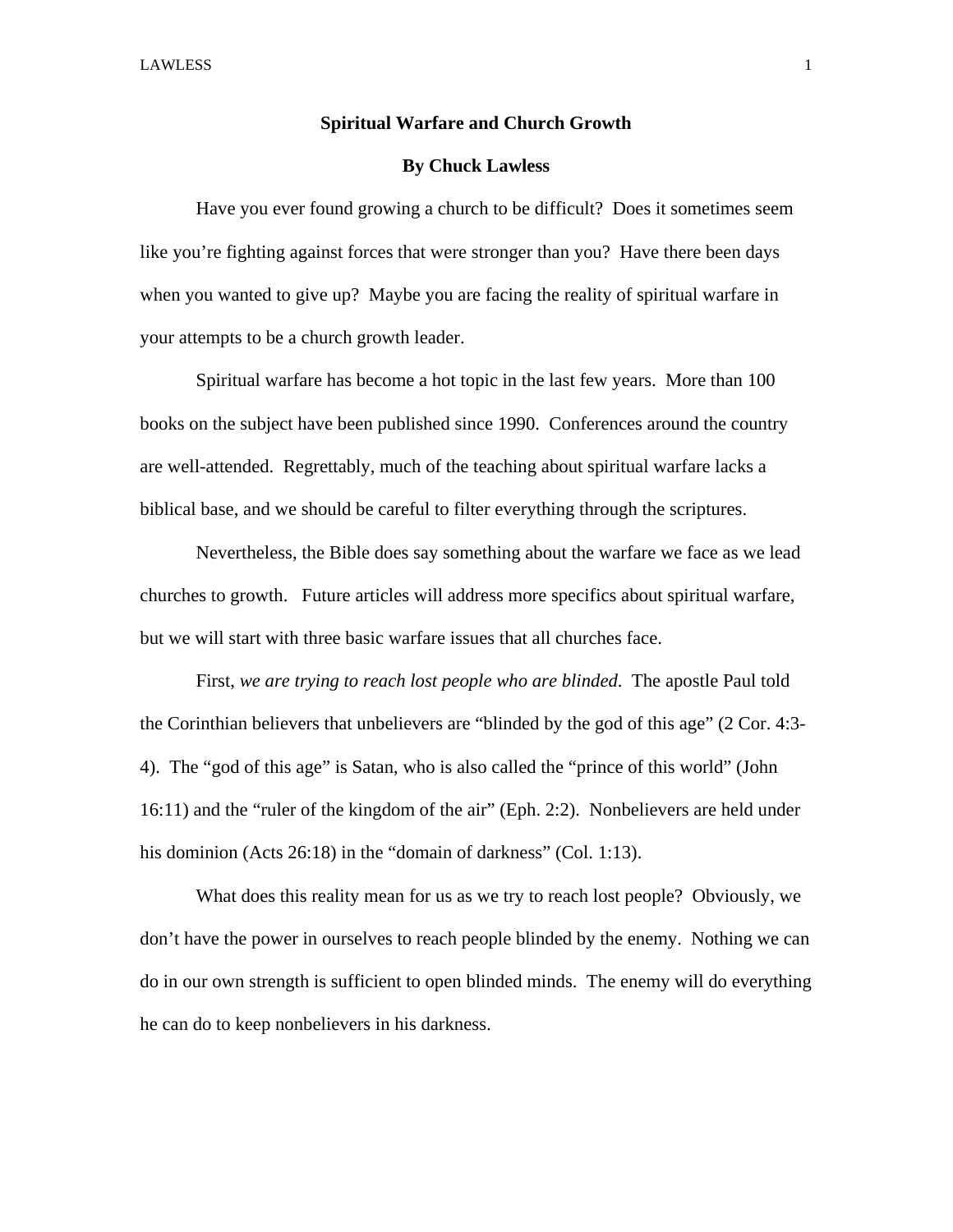LAWLESS 2

For this reason, evangelism must be accompanied with *prayer.* Evangelism is the task, but prayer is the power behind the task. If only God can open minded blinds, doesn't it make sense to seek His guidance and intervention as we evangelize lost people?

As you train church members to evangelize, are you also training them to pray? Have you trained your church to be intercessors? When you send members out to do evangelism, is there a prayer team supporting them in prayer? If not, you may be sending them into a spiritual battle unarmed. The result is too often a defeated church member who loses the passion to do evangelism.

Second, *undiscipled believers are targets for the enemy.* Maybe your story is like mine. I became a believer as a teenager, but nobody taught me to be a disciple of Christ. My church told me what I needed to do (like read the Bible, pray, and witness), but they didn't show me how. Nobody told me how to walk in truth, righteousness, and faith (see Eph. 6:11-17). As a result, I lived a defeated Christian life for far too many years.

The enemy aims his arrows at young believers who haven't been discipled. He strikes them with doubt and discouragement. Sometimes he hits them with loneliness, as they move away from their non-Christian friends and try to fit into a church that is unfamiliar to them. At other times, he lures them with the same temptations they faced as non-believers. Whatever his strategy may be, he wants to strike at new believers before they get solidly planted in the church.

Our response to Satan's strategy is simple: intentionally disciple new believers. Enlist a group of faithful church members, and train them to be disciplers. Assign a trained mentor to each new believer. Develop a strategy for leading a new believer toward maturity in Christ, and use the trained mentors to guide converts through the